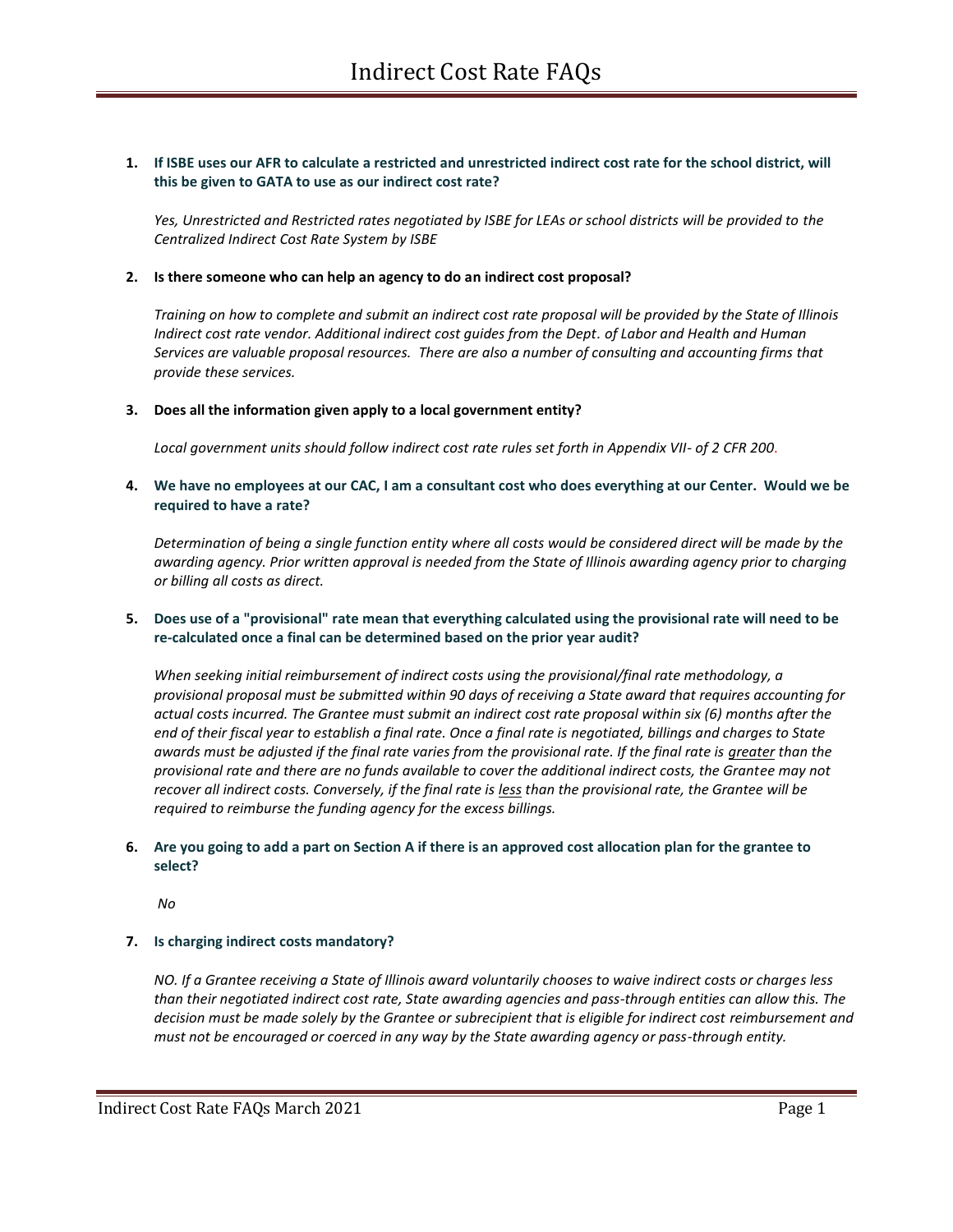## **8. Can you switch between the de minimis rate and the indirect cost rate from year to year, for annual awards?**

*Effective November 12, 2020, grantees and subrecipients who have previously negotiated an indirect cost rate may elect the de minimis rate in a subsequent year.*

#### **9. Can we continue to charge occupancy as a direct program cost, allocated to programs by square footage?**

*Yes. If allocation methodology is "Reasonable", "Documented" and "Consistently applied". Please review 2 CFR 200 Subpart E – Cost Principles.*

#### **10. Can we use our federally negotiated indirect cost rate on pass-thru and state funded awards?**

*Yes*

#### **11. Can the grantee submit the indirect cost rate proposal prior to award? E.g., non-competitive grants?**

*Indirect cost rate proposals must be submitted within 90 days of first receiving a State award. Grantees must then submit an indirect cost rate proposal within six (6) months after the end of their fiscal year on an annual basis.* 

*After the Organization's first negotiated indirect cost rate and depending on the Organization's fiscal year-end, it is typical for Organizations or Grantees to re-submit or re-apply at various times throughout the year. This may even occur prior to the issuance of an award*.

## **12. Do you have an anticipated range of rates?**

*No*

## **13. Would an Illinois developed/approved ICR be accepted by the federal government?**

*No*

## **14. Does the grantee decide on a base? Will the funding agency determine this? How does this work?**

*The Grantee decides the most appropriate base in the proposal. The State of Illinois Indirect Cost Rate contractor/consultant will advise and assist the Grantee if needed or if the base that was selected turns out not to be the most appropriate. 2 CFR 200 Appendix IV --The essential consideration in selecting a method or a base is that it is the one best suited for assigning the pool of costs to cost objectives in accordance with benefits derived; a traceable cause and effect relationship; or logic and reason, where neither the cause nor the effect of the relationship is determinable based upon the characteristics.* 

## **15. After a rate is approved can it be retroactively applied if we have billed the de minimis rate of 10%?**

*That will be an Awarding Agency decision.*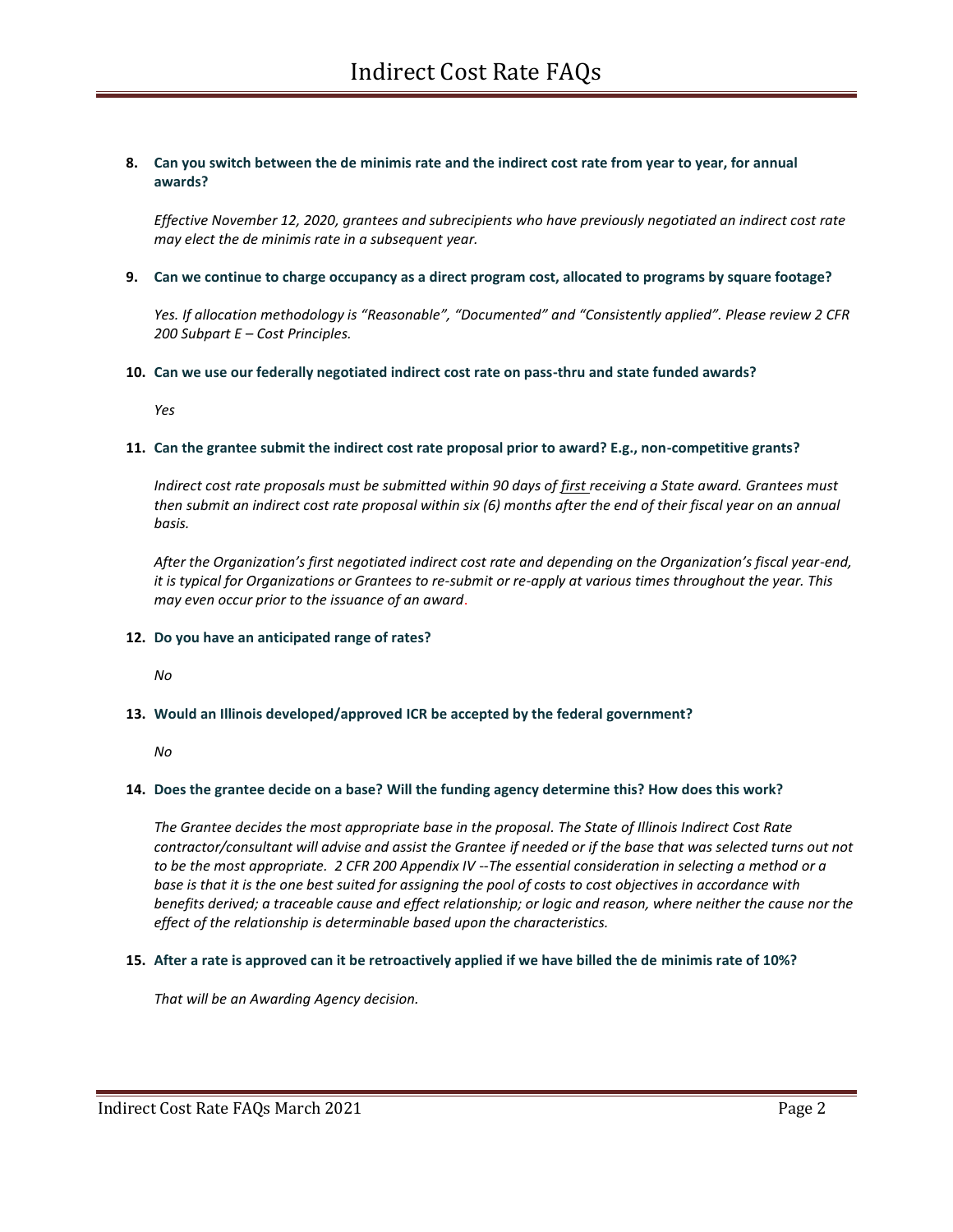## **16. We are a municipality - not a not for profit. Any difference in approval process? We have always had a CPA prepare the indirect cost plan in previous years**.

*There is no difference in the approval process from Non-Profits to Local Governments. Please refer to 2 CFR 200 Appendix VII which provides guidance to Local Governments for indirect cost rate proposals.*

## **17. I am using the de minimis rate of 10% for the budget submission and will then submit my indirect cost rate proposal in July,**

*Grantees are allowed to utilize the De Minimis rate for budgeting and billing until a full negotiated rate is negotiated and approved by the Grantee's Cognizant Agency. The indirect cost rate proposal must be submitted three months after the effective date of the award for initial submissions and within six months of the grantee's fiscal year end for subsequent, annual, submissions.*

## **18. At the time of an award, we had a provisional rate. Subsequently, we received a final rate. Which rate applies to the current program period?**

*Organizations must use the rate that is designated during the effective period. If a Final rate of 12.3% is determined for a period from July 1, 2014 through June 30, 2015 and a Provisional rate of 11.2% is determined from July 1, 2015 through June 30, 2016, an organization may need to use a combination if their award is effective during various periods.* 

#### **19. If we want to use the de minimis rate, do we still have to submit an indirect cost rate plan**?

*No.* 

## **20. We applied for an indirect rate over a year ago. Do we need apply again in July?**

*Yes, the submission and negotiations of Indirect Cost Rate Proposals are annual requirements based on the grantee's fiscal year end.*

## **21. We previously submitted an indirect cost proposal to DHS and received an email confirmation it was approved. Can we use that rate?**

*Submission and negotiations of Indirect Cost Rate Proposals are annual requirements. Please submit current proposal to the State of Illinois Indirect Cost Rate Unit as soon as possible.* 

## **22. For the state approved indirect cost rates, what will be the timeframe for multi-year grants? Is it a rate for 1 year or multiple years/length of the program?**

*Rates are negotiated on an annual basis regardless if an award is multi-year funded.* 

## **23. Can you change from the de minimis 10% to another rate in future years?**

*Organizations may elect to negotiate an Indirect Cost Rate at any time with the State of Illinois. Effective November 12, 2020, grantees and subrecipients who have previously negotiated an indirect cost rate may elect the de minimis rate in a subsequent year.*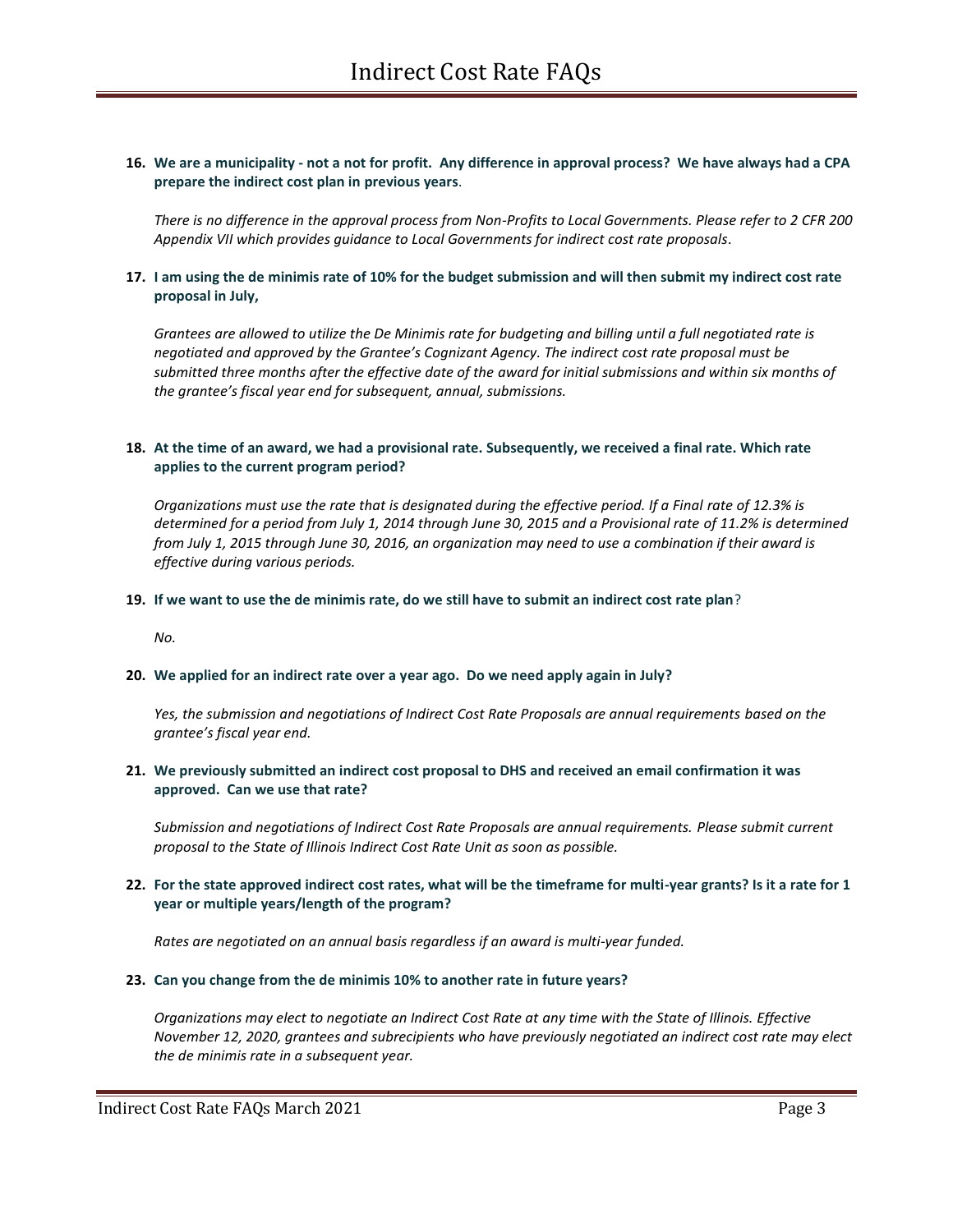#### **24. What are the examples of Participant Support Costs that are excluded from the MTDC?**

*Participant support costs are directly related to transportation, per diem, stipends and other related costs for participants or trainees (but NOT employees) in connection with programs conferences, meetings, symposia, training activities and workshops.*

#### **25. Is an ED's salary 100% indirect even if they do some direct service?**

*No.* 

## *§200.430 Compensation—personal services.*

*Standards for Documentation of Personnel Expenses (1) Charges to Federal awards for salaries and wages must be based on records that accurately reflect the work performed. These records must: ….. (vii) Support the distribution of the employee's salary or wages among specific activities or cost objectives if the employee works on more than one Federal award; a Federal award and non-Federal award; an indirect cost activity and a direct cost activity; two or more indirect activities which are allocated using different allocation bases; or an unallowable activity and a direct or indirect cost activity.*

#### **26. For budget purposes if you don't have an ICR you must include the 10% but can you then amend the budget following the approval of the ICR?**

Yes, if the rates are finalized during the period of performance, the newly negotiated rate will only apply to the *extent funds are available. The negotiated indirect cost rates are subject to any statutory or administrative limitations and apply to a given grant, contract or other agreement only to the extent funds are available.* 

#### **27. Who decides what is included in the MDTC base?**

*2 CFR 200 specifies what items of costs are either included or excluded to create the modified total direct cost base. Other items may only be excluded when necessary to avoid a serious inequity in the distribution of indirect costs and may be done with the approval of the cognizant agency for indirect costs.* 

# **28. So with HP funding, we have chosen the de minimis rate of 10% and the rest of the grant is direct assistance (rent, mortgage , deposit and utility assistance) do you still need to ask for permission to apply the rest of the grant to direct assistance? Would all of this assistance be placed under grant exclusive items on line 15 on budget form?**

*Please consult with your State awarding agency for guidance regarding certain selected items of costs pertaining to specific programs and awards.*

## **29. Can you use the de minimis rate until you negotiate a rate?**

*Yes.*

#### **30. Do you have to submit an indirect cost proposal annually?**

*Yes.*

*Appendix IV to Part 200—Indirect (F&A) Costs Identification and Assignment, and Rate Determination for Nonprofit Organizations*

*2. Negotiation and Approval of Rates*

*b. Except as otherwise provided in §200.414 Indirect (F&A) costs paragraph (f) of this Part, a nonprofit*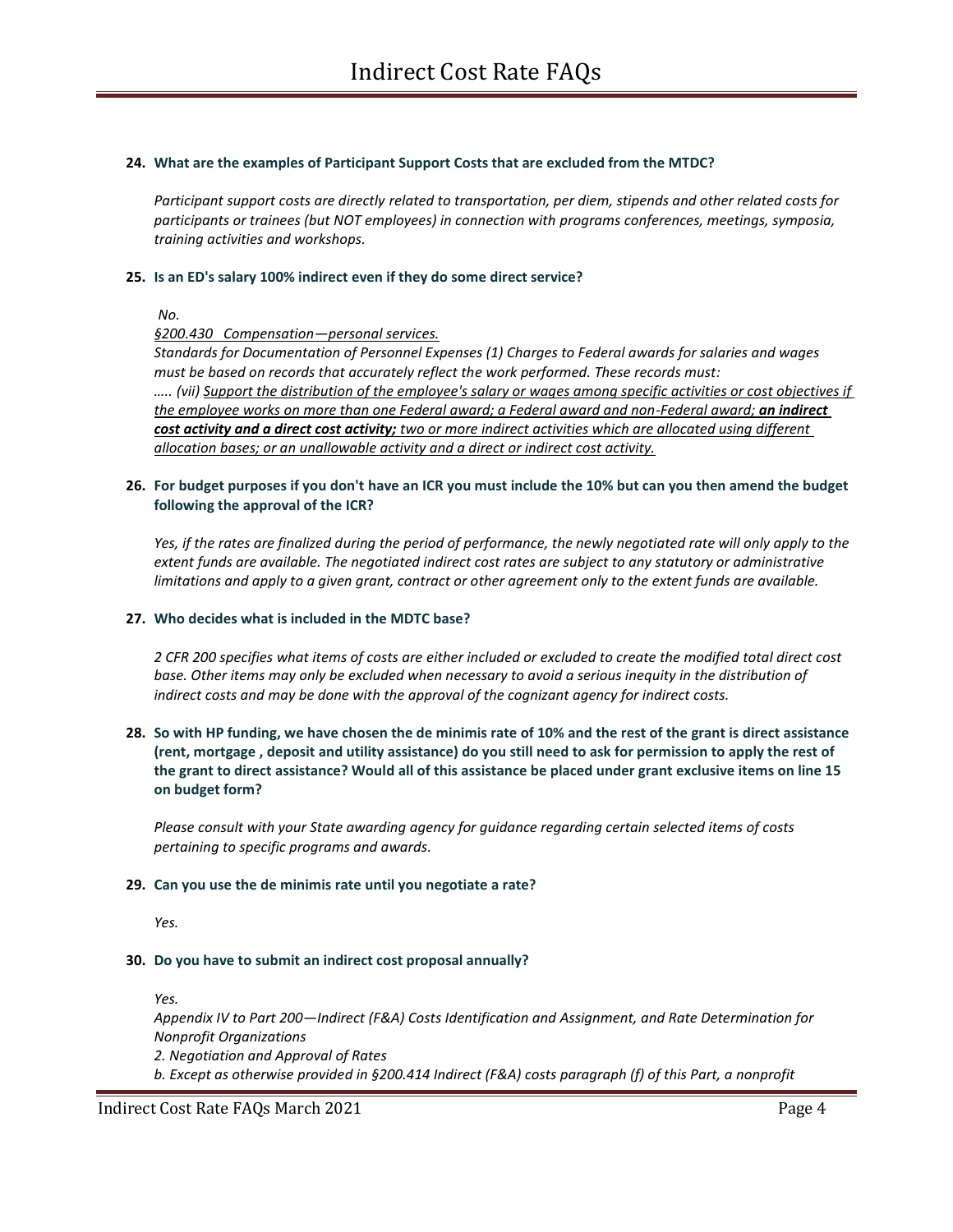*organization which has not previously established an indirect cost rate with a Federal agency must submit its initial indirect cost proposal immediately after the organization is advised that a Federal award will be made and, in no event, later than three months after the effective date of the Federal award.*

*c. Unless approved by the cognizant agency for indirect costs in accordance with §200.414 Indirect (F&A) costs paragraph (g) of this Part, organizations that have previously established indirect cost rates must submit a new indirect cost proposal to the cognizant agency for indirect costs within six months after the close of each fiscal year.*

## **31. With regard to statutory caps, is it the case that the RFP will include information about a cap which will determine the allowable IDC? How will the grantee be informed?**

*All restrictions and limitations on awards should be made available to Grantees either through the Notice of Funding Opportunity (NOFO), program descriptions in the Catalog of State Financial Assistance (CFSA), r the Uniform Grant Agreement. If not made available through these systems or documents, please consult your State awarding agency.*

## **32. You said you cannot switch from negotiated to de minimis - do you mean never ever? We are making a choice that is permanent as long as our agency exists. Or do you mean within one year?**

*Due to a change in 2 CFR 200, effective November 12, 2020, grantees and subrecipients who have previously negotiated an indirect cost rate may elect the de minimis rate in a subsequent year.*

## **33. Would adding indirect costs, which we have, potentially increase our award amount?**

*Not necessarily. The amount of the award granted by the State includes indirect and directs costs.* 

## **34. GATU discussed some agencies that are dedicated to one service/program (like Domestic Violence) would not have any indirect costs as they would all be direct costs. Did I understand this right?**

*Some Grantees or Organizations provide only one function and with very few funding sources, therefore all of their costs could be classified as direct. Prior approval of this practice is required by the Grantee's State Cognizant Agency.* 

## **35. What is the estimated timeframe from complete submission to receipt of your Illinois ICR?**

*Depending on the complexity of the Organization submitting the proposal and the accuracy and completeness of the proposal, the goal is to review and negotiate a rate agreement within 60 days*.

#### **36. Can mortgage interest be allowed?**

#### §200.449 Interest.

(a) General. Costs incurred for interest on borrowed capital, temporary use of endowment funds, or the use of the non-Federal entity's own funds, however represented, are unallowable. Financing costs (including interest) to acquire, construct, or replace capital assets are allowable, **subject to the conditions in this section. (please refer to all parts 200.449 Interest)**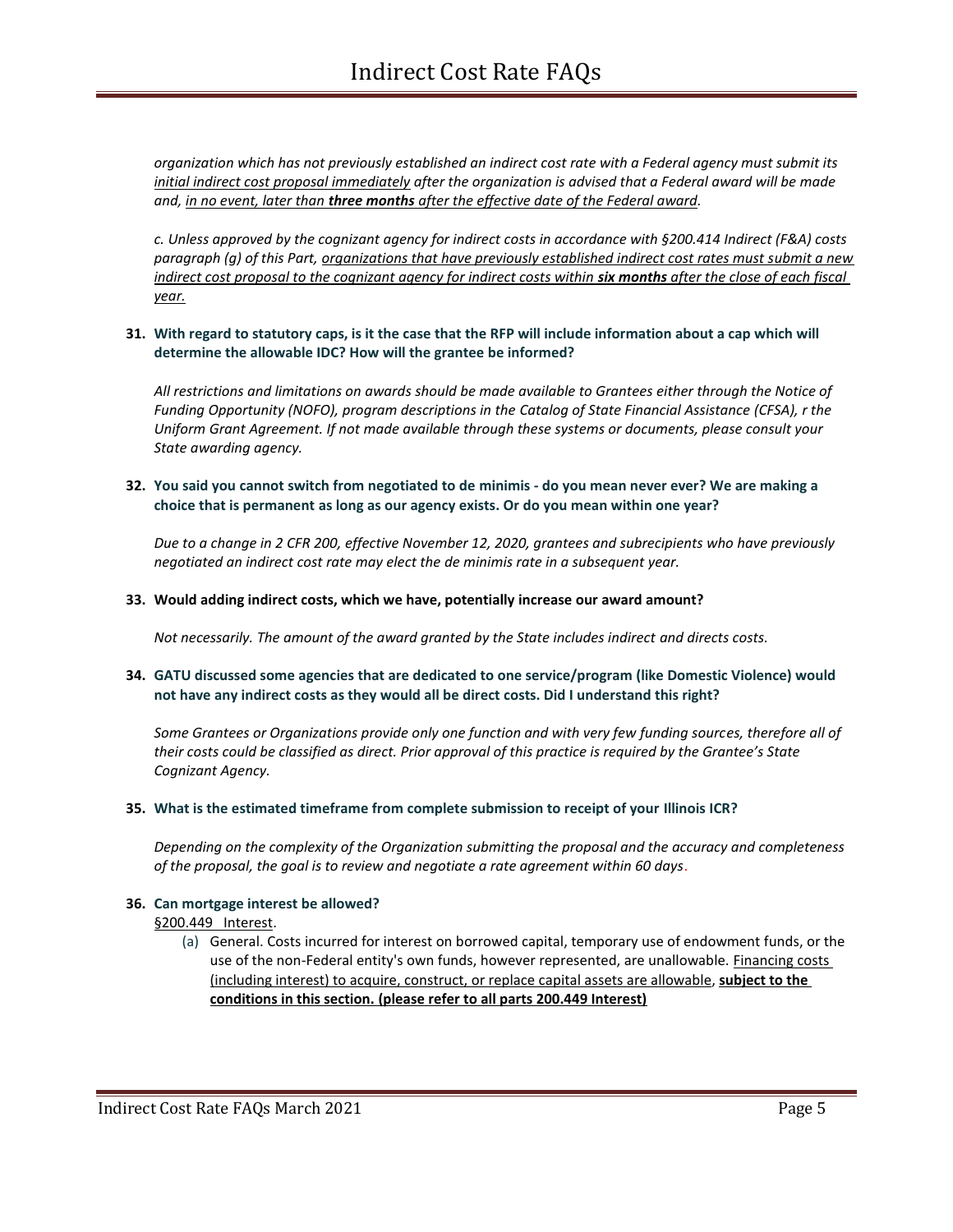#### **37. If we use the Federal 10% De Minimis rate, why do we have to certify it?**

*An organization must certify that they are eligible to elect the de minimis rate. Once the 10% De Minimis election is made within the Centralized Indirect Cost Rate System it will remain in effect in perpetuity unless another option is selected.*

## **38. Does the Uniform Budget Template have to be completed in addition to the program-specific Budget template received from a pass-through agency?**

*The Uniform Budget template will replace any program specific budget requirement.*

## **39. If the indirect costs associated with a program total less than the 10% de minimis rate, can you claim the exact indirect cost total? The 10% represents the upper limit, right?**

*If a Grantee receiving a State award voluntarily chooses to waive indirect costs or charge less than the full indirect cost rate, State awarding agencies can allow this. The decision must be made solely by the Grantee that is eligible for Indirect cost rate reimbursement and must not be encouraged or coerced in any way by the State awarding agency.*

#### **40. Are these rules applicable to Fee for Service agreements? When does all of this go into effect?**

*Uniform Guidance applies to all State awards.*

# **41. You are telling us we can use de minimis for a period before the rate is negotiated? How long is that period?**

The De Minimis rate can be used indefinitely until a full negotiated rate is approved. In the instance of State of *Illinois grantees and their approved rate with the State of Illinois Indirect Cost Rate Unit the timing or period could be as little as 3 months.*

# **42. Our agency has submitted an indirect cost proposal to DHS (uploaded to the CRV) the past 2 years as required. Will these proposals be reviewed for a rate approval?**

*Per Uniform Guidance, Indirect Cost Rate Proposals (ICRPs) are required to be submitted annually. All prior proposals to State of Illinois agencies will now be required to be submitted to the State of Illinois Indirect Cost Rate Unit.* 

# **43. If our federal rate will expire by end of this fiscal year and we have not yet received the renewed rate, what if any rate should be used on budget submissions?**

*If your federal renewal is being delayed, GATU recommends using the most current rate from your most recent*  Federally Negotiated Indirect Cost Rate Agreement (NICRA) until a current rate is completed. If the new Federal *rate is substantially different from prior current period, adjustments can be made to the extent funds are available.*

*If the Federal Cognizant agency responsible for negotiating your rate communicates to your organization that the negotiation process has ended for any reason, it is recommended that your organization submit an Indirect Cost Rate Proposal (ICRP) to the State of Illinois Centralized Indirect Cost Rate System as soon as possible.*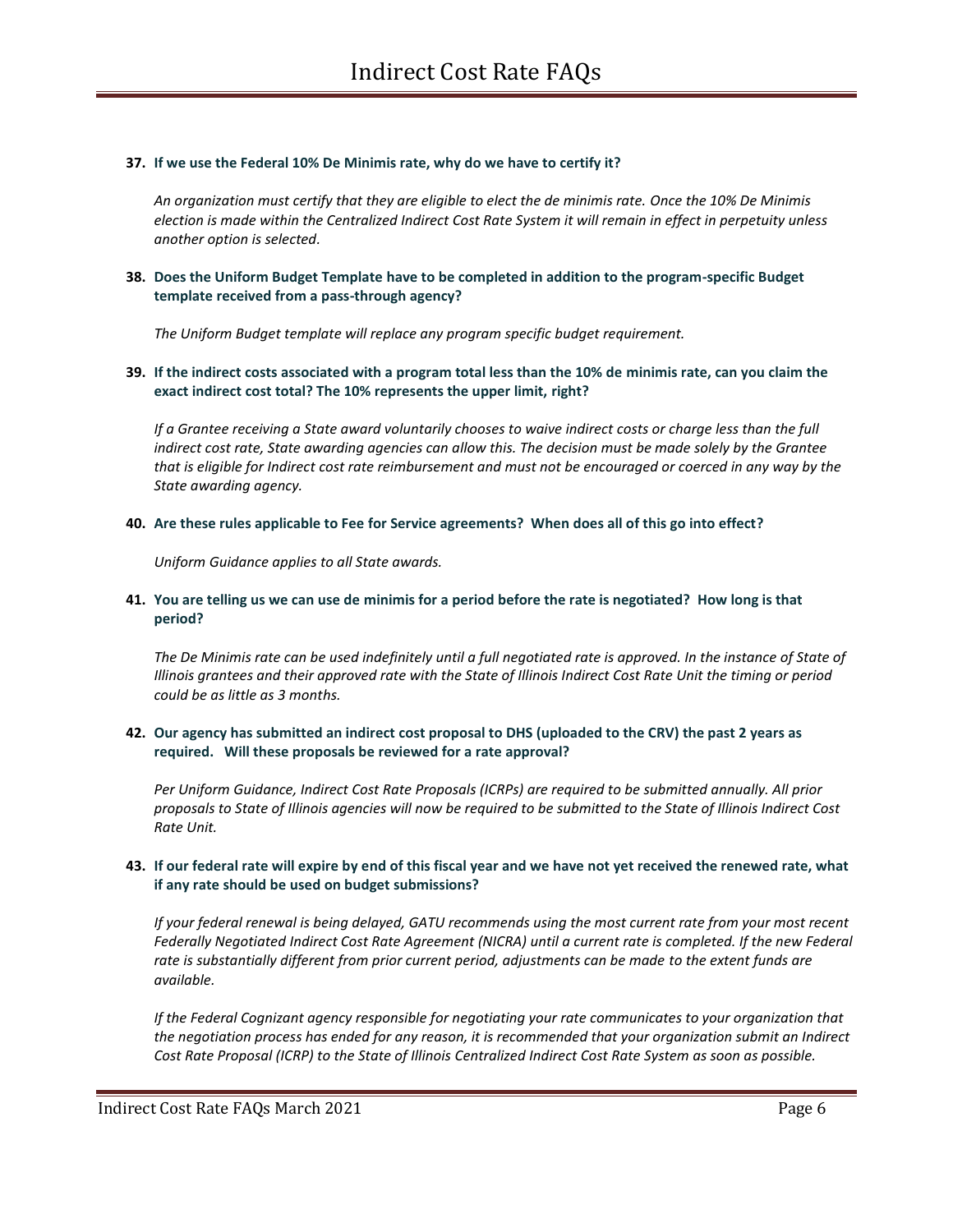#### **44. Can an agency elect to claim indirect costs on one award and not on another award?**

*If a Grantee receiving a State award voluntarily chooses to waive indirect costs or charge less than the full indirect cost rate, State awarding agencies can allow this. The decision must be made solely by the Grantee that is eligible for Indirect cost rate reimbursement and must not be encouraged or coerced in any way by the State awarding agency.*

#### **45. Are fundraising costs considered allowable direct costs?**

*Costs of organized fundraising, including financial campaigns, endowment drives, solicitation of gifts and bequests, and similar expenses incurred to raise capital or obtain contributions are unallowable. Fundraising costs for the purposes of meeting the Federal program objectives are allowable with prior written approval from the Federal awarding agency.*

#### **46. Is a DCFS purchase of service contract considered a "grant"?**

*The relationship of the award is considered more important than the mechanism of vehicle used, ie. "contract", "fee-for-service", "grant', "agreement", "purchase of care", "fixed-rate award" please consult your awarding agency for more information.*

## **47. Does use of a "provisional" rate mean that everything calculated using the provisional rate will need to be re-calculated once a final can be determined based on the prior year audit?**

*Yes.*

## **48. If a sub-grantee has an approved rate of 15% but the lead grantee only has an approved rate of 12%, can the sub-grantee still charge 15%?**

*Subrecipients are entitled to use the rate negotiated by either the Federal government, State of Illinois or rate negotiated by the pass-through entity even if the rate is higher than the awarding agency.* 

#### **49. When you've received a negotiated approved rate, will it always be the same rate or are we able to renegotiate the rate?**

*Organizations that have previously established indirect cost rates must submit a new election in the State of Illinois Centralized Indirect Cost Rate System within six months after the close of the grantee's fiscal year. So, if unforeseen changes occur within a future period for an organization, an indirect cost rate proposal will reflect those changes at least annually.* 

## **50. Can a local unit of government, such as a county, who has never had a negotiated rate, elect to use the de minimis rate? If not, can they use the de minimis rate until they get a negotiated rate?**

*Yes. State and local government departments that receive less than \$35 million in direct Federal funding per year may use the 10% de minimis indirect cost rate, and must keep the documentation of this decision on file. Local governments may also choose to negotiate a rate with the State of Illinois.*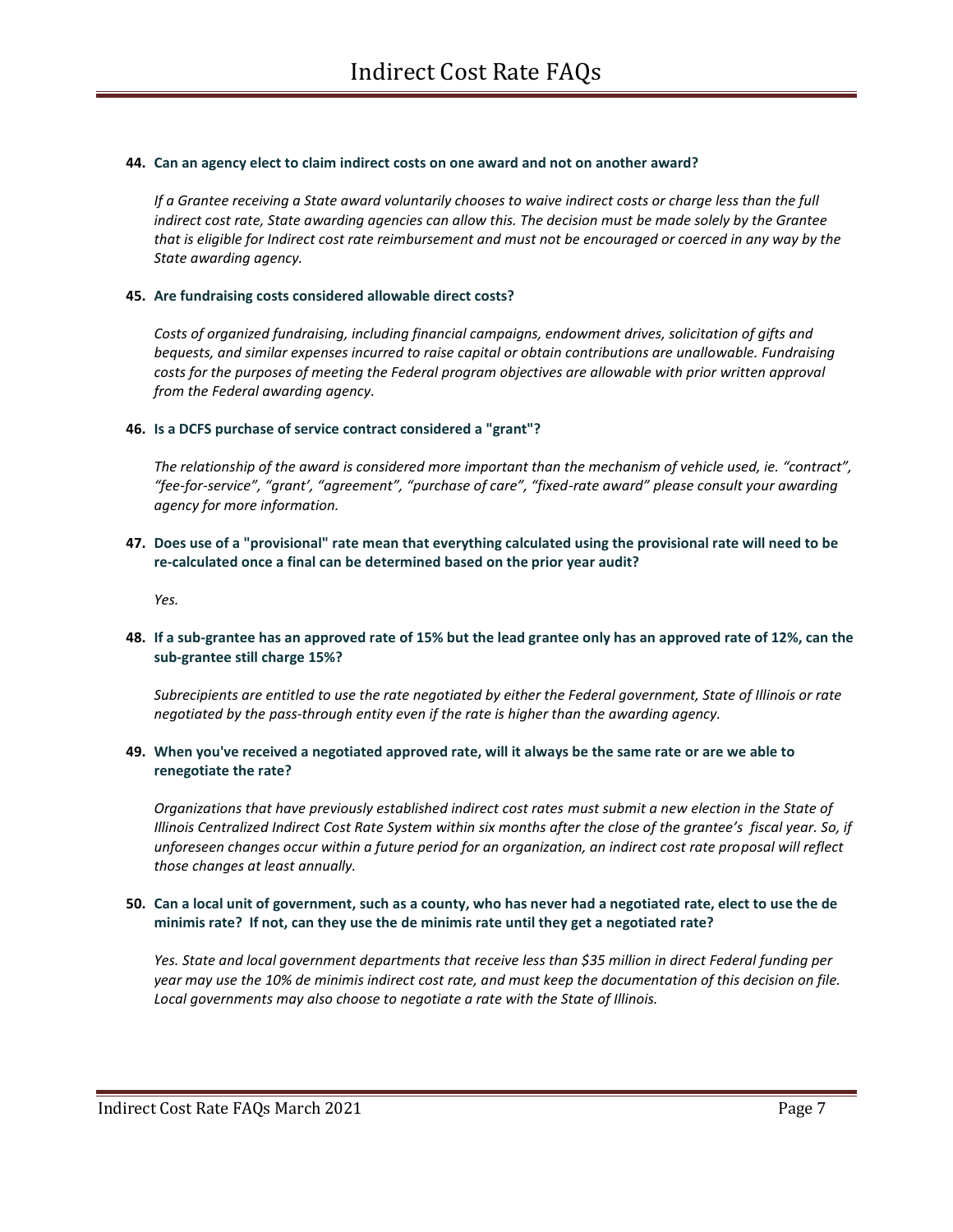## **51. If a grantee only has one primary function and elects not to do the indirect rate is prior approval required - Is the prior approval required by GATU or by the state agency?**

*Prior approval must come from the organization's State cognizant agency.*

## **52. Do you use the same indirect cost rate for all state and federal grant programs that are not capped or restricted?**

*Yes, once a rate is approved, it is used across all State of Illinois awards that contain federal pass through and state funding.*

*Currently a State of Illinois approved indirect cost rate cannot be used on programs that are directly funded to an organization by a Federal Awarding Agency*.

#### **53. Are these rules applicable to government agencies?**

*Yes, Uniform Guidance (2 CFR 200) applies to local government agencies.*

## **54. If the grantee has subcontracts, do the subcontract agencies need to have a negotiated indirect cost agreement or use MTDC? Do the Subcontract agencies also need to certify the MTDC or provide copy of the negotiated rate?**

*§200.332 Requirements for pass-through entities. (4) An approved federally recognized indirect cost rate negotiated between the subrecipient and the Federal Government or, if no such rate exists, either a rate negotiated between the pass-through entity and the subrecipient (in compliance with this part), or a de minimis indirect cost rate as defined in §200.414 Indirect (F&A) costs, paragraph (f);*

## **55. How do you know who your cognizant agency is?**

*Cognizance is determined by the State Agency that provides the most funding to an Organization.* 

#### **56. Can a State Negotiated Indirect Rate be LESS than the de minimis rate of 10%?**

*10% De Minimis of MTDC is generally considered the floor. There is always a possibility that a full negotiated rate may be less. GATU recommends all Grantees that may be unsure which rate to select to draft a proposal and consult within its own organization to determine the optimal indirect cost rate plan.*

# **57. As a Regional Office of Education, the Illinois State Board of Education provides a restricted and unrestricted indirect cost rate, is this considered a negotiated rate with the Federal government or do we need to certify?**

*ISBE has been given "delegation" rights by the Federal government to negotiate rates for LEAs, school districts within Illinois. Any Grantee that currently has an approved "restricted" and "unrestricted" rate from ISBE is advised to continue this practice. No certification or entry into the State of Illinois Indirect Cost Rate Unit is needed. All required information will be automatically uploaded by ISBE on behalf of all the organizations it represents.*